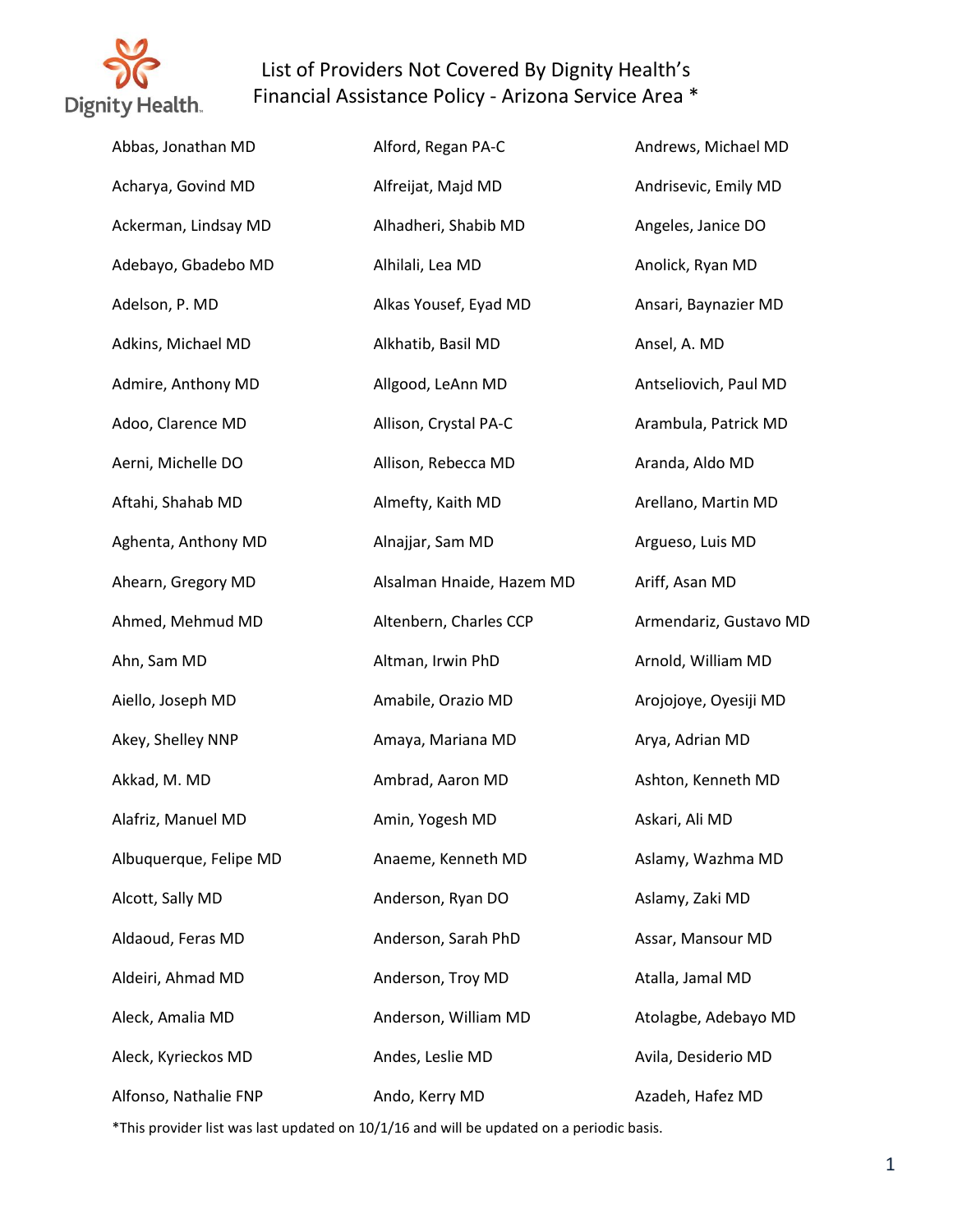

| Bacon, Jaclyn FNP       | Bashir, Faran MD         | Berghoff, Robert MD       |
|-------------------------|--------------------------|---------------------------|
| Bae, Jae-O MD           | Bass, Stephen MD         | Berman, Kevin MD          |
| Bagai, Rajesh MD        | Bastian, Steven MD       | Bhalla, Sarabjit MD       |
| Bahdouch, Dany MD       | Batiste, Corey MD        | Bhattacharya, Sanjoy MD   |
| Bahu, Marwan MD         | Bauer, Anderson MD       | Bhugra, Paramveer MD      |
| Bai, Liqun MD           | Beals, Douglas DDS       | Bibb, Javier MD           |
| Bailey, Joan MD         | Beals, Stephen MD        | Bibb, John MD             |
| Bailey, Robert MD       | Beck, Belinda MD         | Bigelow, Kevin MD         |
| Baker, Laurie ANP       | Beck, Steven MD          | Biggs, Christopher MD     |
| Bal, Daljit MD          | Becker, David MD         | Bird, C. MD               |
| Balandin, Andrei MD     | Bedi, Manmeet MD         | Birdwell, Darlene FNP     |
| Balbarino, Mary Joy FNP | Beeston, William DO      | Bishop, B. MD             |
| Baldit, Carlos MD       | Beggs, Corey MD          | Bista, Amar MD            |
| Balducci, James MD      | Beggs, Kim DO            | Biswas, Atanu MD          |
| Baldwin, Amy MD         | Behshad, Keramat MD      | Black, Timothy MD         |
| Ballan, Wassim MD       | Belen, Daniel DO         | Blackham, Janet PhD       |
| Balliu, Blerina MD      | Belle, Christina PA-C    | Blaha, Dennis MD          |
| Banghar, Parmjeet MD    | Belthur, Mohan MD        | Blayney-Moore, Carlene MD |
| Bankoff, Peter MD       | Bendheim, Paul MD        | Bleeker, Michael DMD      |
| Bansal, Vikas MD        | Beneduce, Christopher MD | Bliss, Lindley MD         |
| Barletta, Gina-Marie MD | Benigno, Ma Aimee NNP    | Bloemker, E. MD           |
| Barnwell, Patrick MD    | Benjamin, Ivor MD        | Bodell, Leonard MD        |
| Baron, Peter MD         | Bennett, Heather RNFA    | Bokhari, Ravia MD         |
| Barranco, F. MD         | Benson, Jack DO          | Bolden, Anthony PA-C      |
| Barrett, Jon DO         | Berardi, Joseph MD       | Bollimpalli, Srinivas MD  |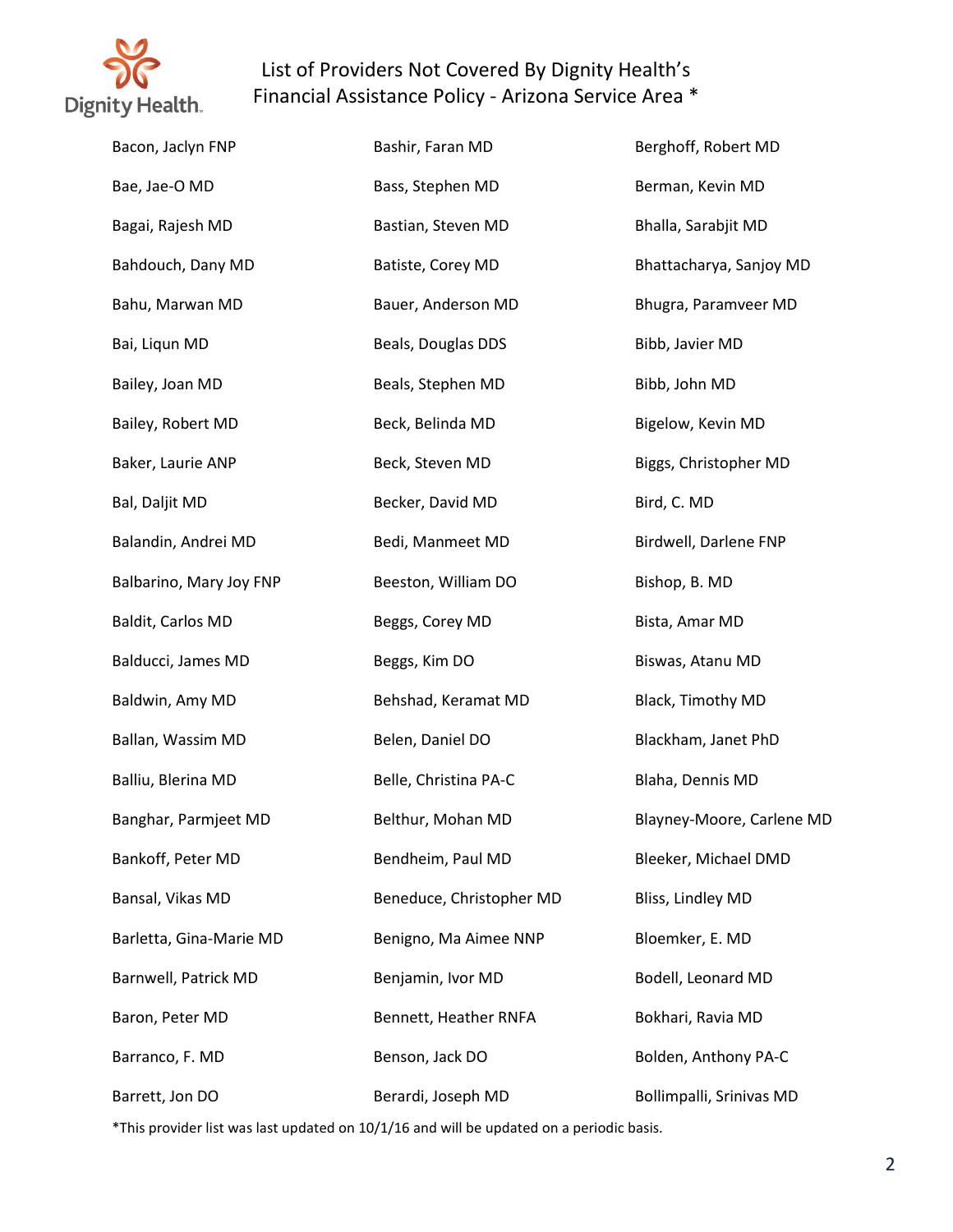

| Bomgaars, Elisa MD       | Brooks-Martinez, Graviola | Call, Ashley CRNA           |
|--------------------------|---------------------------|-----------------------------|
| Bonn, Mary MD            | MD                        | Calligan, Kristina FNP      |
| Booya, Fargol MD         | Brousseau, Thomas MD      | Camaioni, Marino MD         |
| Borel, James MD          | Brower, Randall DPM       | Camarata, David MD          |
| Borgaro, Susan PhD       | Brown, Derek PA-C         | Cardini, Tiffany MD         |
| Borhan, Ali MD           | Brown, James MD           | Cardon, Stephan MD          |
| Boron, Anna MD           | Brown, Linda DO           | Carland, Julie MD           |
| Bostwick, Thomas MD      | Brown, Stephen DDS        | Carr, Scott CRNA            |
| Bowne, David MD          | Brown, Tamara FNP         | Carrazco, Jose MD           |
| Brady, Kevin MD          | Bryan, J. MD              | Carter, Tyler DDS           |
| Brady, Peter MD          | Buchwald, Jason MD        | Cashman, James MD           |
| Bragg, Taryn MD          | Buckner, James MD         | Caskey, Michael MD          |
| Brar, Jugroop MD         | Bueno, Damaso MD          | Caskey, Michelle RNFA       |
| Braun, Melissa DO        | Bujak, Nicholas MD        | Cassidy, Brendan MD         |
| Breese, Jared PA-C       | Bulut, Ozlem Pinar MD     | Castillo, Charles MD        |
| Brems, Robert MD         | Burnett, Martin MD        | Catton, Alexander MD        |
| Brewer, Michael DPM      | Burns, Anne MD            | Cavanagh, Harry MD          |
| Brimhall, Jordan CCP     | Burns, Mark MD            | Cavanaugh-Toft, Carolyn PhD |
| Brink, Jeffrey MD        | Burstein, David MD        | Celestino, Christina FNP    |
| Brink, Jeromy MD         | Butkiewicz, Kyle MD       | Chalasani, Rajendra MD      |
| Bristol, Ruth MD         | Butura, Caesar DDS        | Chamberlain, Richard MD     |
| Brito, C. MD             | Buxton, Suzan MD          | Champagne, Lloyd MD         |
| Brodsky, Adam MD         | Byrne, Lauren MD          | Champion, Mary MD           |
| Brooks, Christopher RNFA | Byrne, Timothy DO         | Chang, Michael MD           |
| Brooks, Joseph MD        | Cahill, Bruce MD          | Chang, Steve MD             |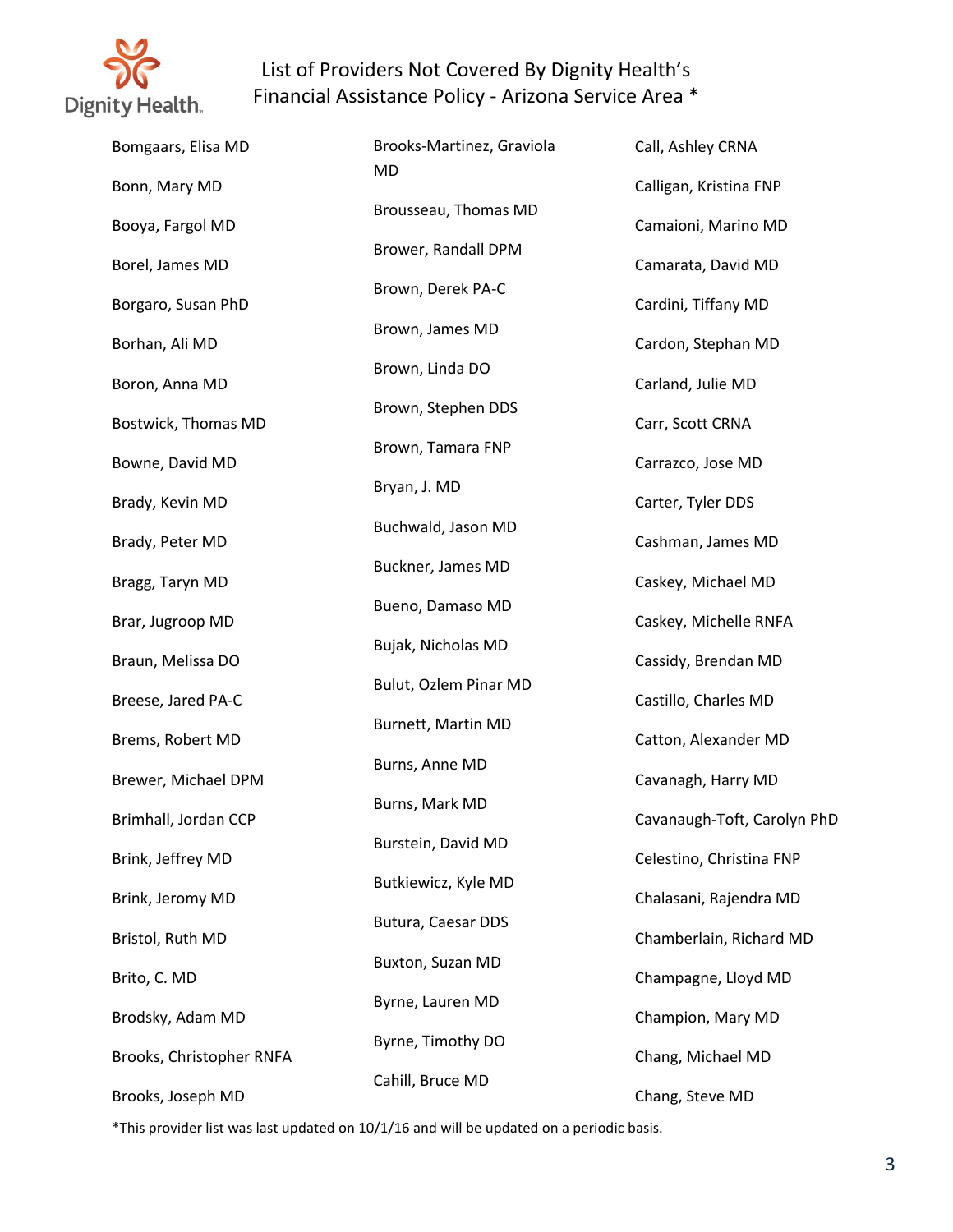

| Chaparala, Himabindu MD | Church, Eric MD          | Coonrod, Dean MD      |
|-------------------------|--------------------------|-----------------------|
| Chapel, Dan MD          | Church, Lynn ANP         | Coons, Stephen MD     |
| Chapman, Amanda PA-C    | Cieslewicz, Grzegorz MD  | Cooper, Daniel MD     |
| Charous, Daniel MD      | Citron, Gregg MD         | Cooper, Randy MD      |
| Chase, Dana MD          | Cloonan-Schulte, Melanie | Corcoran, James DO    |
| Chatha, Maninder MD     | <b>MD</b>                | Cordes, Gregory PA-C  |
| Chaturvedi, Neha MD     | Cohen, Craig MD          | Corn, Christa MD      |
| Chavez, Tyler PA-C      | Cohen, Joseph DDS        | Cortas, Tania MD      |
| Chavira, William MD     | Cohen, Lance MD          | Cortez, Andrew DO     |
| Chen, Michael MD        | Cohen, Mitchell MD       | Couch, Christopher MD |
| Chen, Yun FNP           | Cohen, Robert DO         | Couche, Roland MD     |
| Cheney, Scott MD        | Colattur, Shyam MD       | Craig, Harry MD       |
| Cherukuri, Madhavagopal | Colceriu, Gabriel MD     | Crandall, Dennis MD   |
| MD                      | Colley, Joel MD          | Crawford, Scott MD    |
| Chiang, Bonnie MD       | Collins, Michael CRNA    | Crockett, David MD    |
| Chiara, John MD         | Collum, Earle MD         | Crowder, Terrence MD  |
| Cho, Youngsoo MD        | Colvin, Stephen MD       | Cruz, Elizabeth MD    |
| Choi, Daniel MD         | Colwell, Sarah DO        | Cruz, Roma MD         |
| Choi, James MD          | Comaratta, Marc MD       | Curletta, Joseph MD   |
| Chong, Yun MD           | Condon, Eva MD           | Curley, Anjaly MD     |
| Chorney, Mia FNP        | Conomos, Paul MD         | Curtis, John MD       |
| Chou, Kent MD           | Contreras, Marianne PA-C | Cyr, Emily MD         |
| Chowdhury, Rezwan MD    | Conway, Beth FNP         | Dado, Lisa MD         |
| Christopher, Michael MD | Conway, Mandi MD         | Dahl, Katharine MD    |
| Chuang, Keng-Yu MD      | Cool, Jason MD           | Dahmer, Joan MD       |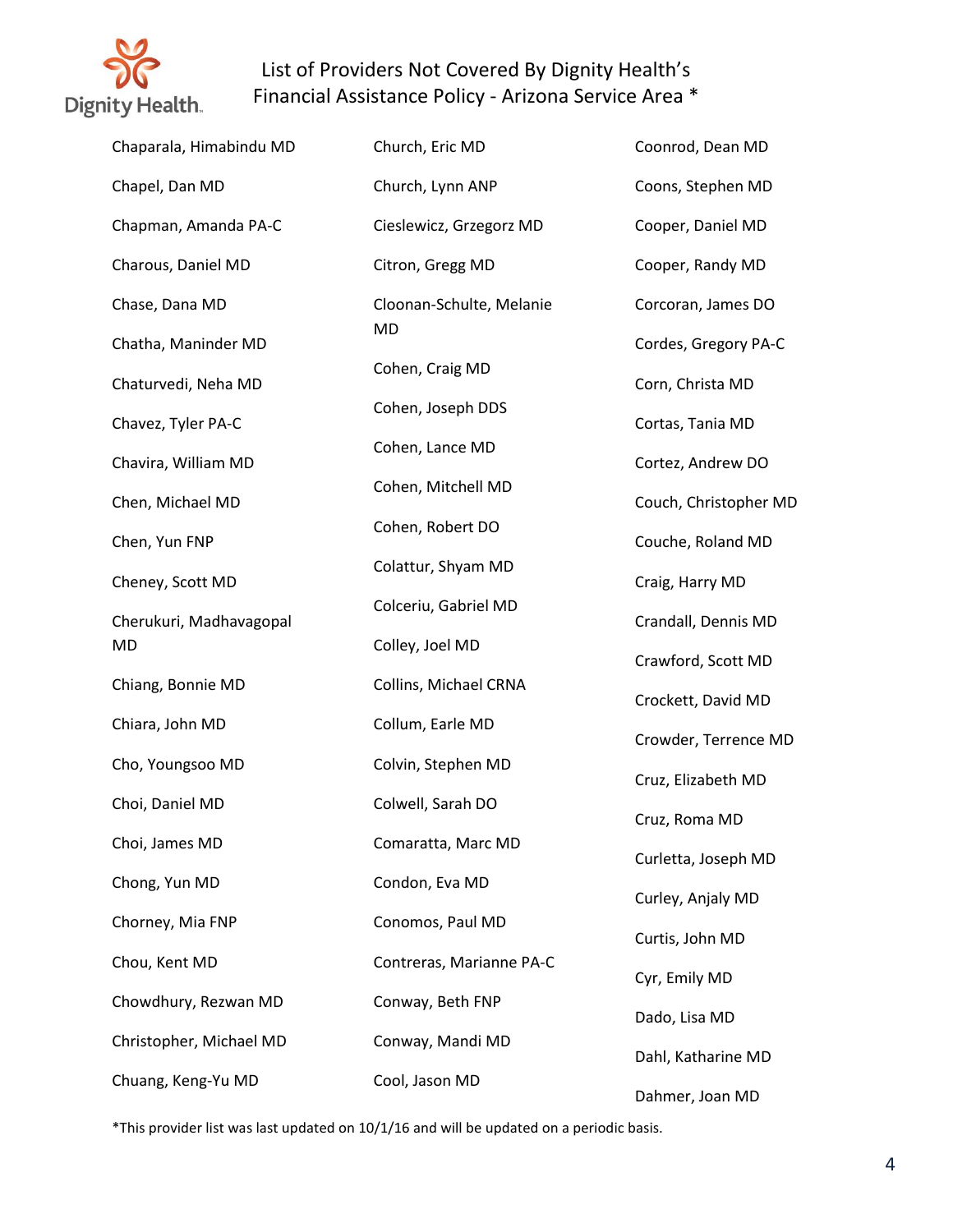

| Daily, Sasa NNP       | Delgado, Orlando PA-C       | Drewsen, Suzanne MD     |
|-----------------------|-----------------------------|-------------------------|
| Daitch, James MD      | Dellaripa, James MD         | Dries, Charles MD       |
| Dalton, Heather MD    | Dern, Rachel MD             | Ducruet, Andrew MD      |
| Dalton, Paul MD       | DeRosa, Richard MD          | Duffy, John CCP         |
| Dalton, Sharilyn PA-C | DeSouza, Stephen MD         | Dugel, Pravin MD        |
| Damian, Andrei MD     | DeVine, Cynthia AGACNP      | Dupuy, Michael MD       |
| Daniels, Brian DDS    | Dewan, Vinay MD             | Dutton, Terry MD        |
| Daniels, Jessica MD   | Dhillon, Yadwinder MD       | Dykert, Ashton MD       |
| Dao, Jung MD          | Diazcadena, Juan MD         | Eckhardt, Jody FNP      |
| Darden, Alissa MD     | Dietrich, Leslie-Anne MD    | Eckhardt, William MD    |
| Das, Ananya MD        | DiPonio, Emma MD            | Edelstein, Jeffrey MD   |
| Datta, Jason MD       | Dixon, Damon MD             | Edling, Kari MD         |
| Davidson, JF MD       | Dixon, Megan MD             | Egan, John MD           |
| Davie, Timothy MD     | Dizon, Kenneth DO           | Egbo, Chinwe MD         |
| Davis, Aaron MD       | Dohring, Edward MD          | Egbo, Obinna MD         |
| Dawson, Lauren PhD    | Domer, Michael MD           | Eisenberg, Manuel MD    |
| Day, Nadia MD         | Domfeh, Nana MD             | Eisner, Leslie MD       |
| de Beus, Anthony MD   | Donohue, Stephen MD         | Eller, Evan MD          |
| De Marco, Vincenzo MD | Donovan, Ben MD             | Elliott, John MD        |
| De Prada, Luyi MD     | Dormer, Carla MD            | Ellsworth, Erik MD      |
| Debo, Michael DO      | Dorschner Tomlin, Kristl MD | Eng, Calvin MD          |
| Deka, Vikram MD       | Doshi, Pranav DO            | England, David DO       |
| Del Pino-Moscarella,  | Dover, John MD              | Escarzaga, Monica MD    |
| Francina MD           | Drewek, Rupali MD           | Eschbacher, Jennifer MD |
| DeLeeuw, Karel MD     | Drewek, Rupali MD           | Eshetu, Tadesse MD      |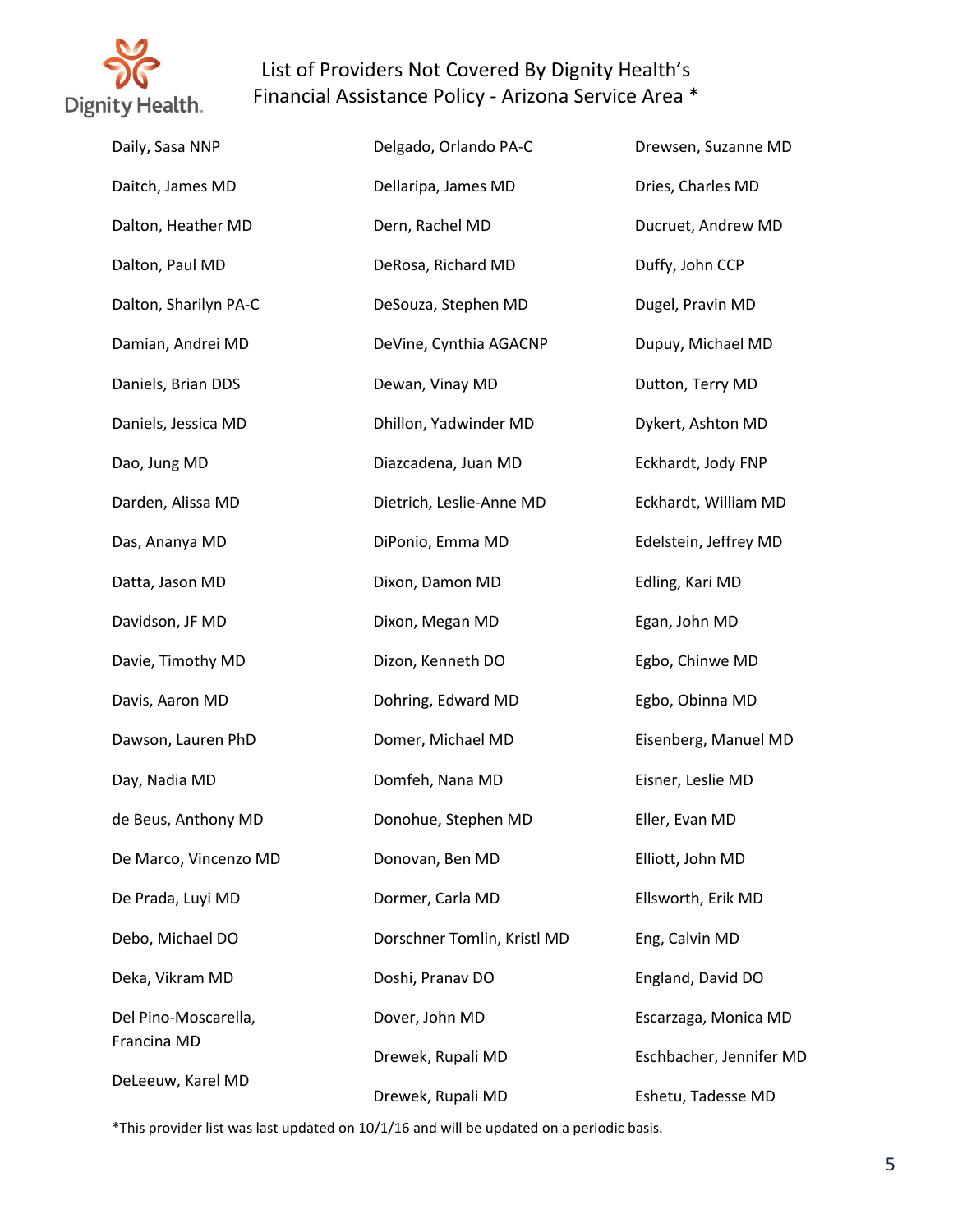

| Evans, Billy MD        | Flick, Richard MD           | Ganesh, Vishal MD       |
|------------------------|-----------------------------|-------------------------|
| Everett, James MD      | Flitman, Stephen MD         | Garcia, Edward MD       |
| Ewing, James MD        | Forester, Brandon PA-C      | Garg, Deepanshu MD      |
| Faaborg, Loren MD      | Forseth, James MD           | Garg, Rajeev MD         |
| Fabrega, Alfredo MD    | Forstner-Barthell, Adrienne | Garn, Byron MD          |
| Falkiewicz, Kari MD    | MD                          | Garrett, Mark MD        |
| Fang, H. MD            | Francis, Paul MD            | Gatchalian, Raul MD     |
| Farber, Elliott MD     | Franco, Kristin ANP         | Gee, Todd PA-C          |
| Farnoush, Saman MD     | Frankel, Edward MD          | Gehman, Michael DO      |
| Farnworth, Todd MD     | Freeborn, Tracy DO          | Gellert, George MD      |
| Feely, William CSA     | Freeze, Nicole PA-C         | Geren, Kara MD          |
| Feiz-Erfan, Iman MD    | French, John MD             | Gering, Stanley MD      |
| Feldman, Jeremy MD     | Fried, Angela MD            | Ghazoul, Marwan MD      |
| Felix, Ryan DO         | Friedman, Leslie MD         | Ghosh-Narang, Jhumka MD |
| Feng, Adrian MD        | Fucci, Michael MD           | Giannina, Gregg MD      |
| Ferraro, James DO      | Fujii, David MD             | Gibb, Ryan MD           |
| Ferrel, Anne MD        | Fulcher, Derek MD           | Gibson, Jill MD         |
| Ferry, Amon MD         | Fusco, David MD             | Gilbert, Roger PA-C     |
| Feuer, Jonathan MD     | Gabriel, Nick DO            | Gillies, Katie PA-C     |
| Fietz, Mary MD         | Gad, Magdy MD               | Ginsburg, Howard MD     |
| Finkbone, Patrick MD   | Gaitan, Jaime MD            | Go, Aileen MD           |
| Finkel, Rimma MD       | Gallagher, Brian PA-C       | Go, Melissa MD          |
| Fitzpatrick, Brian MD  | Gamber, Jeffery DO          | Goel, Parul MD          |
| Flaherty, Amber MD     | Ganatra, Vipul MD           | Goldfarb, Justin DO     |
| Fletes, Francisca WHNP | Gandhi, Hemang MD           | Goldstein, Andrew MD    |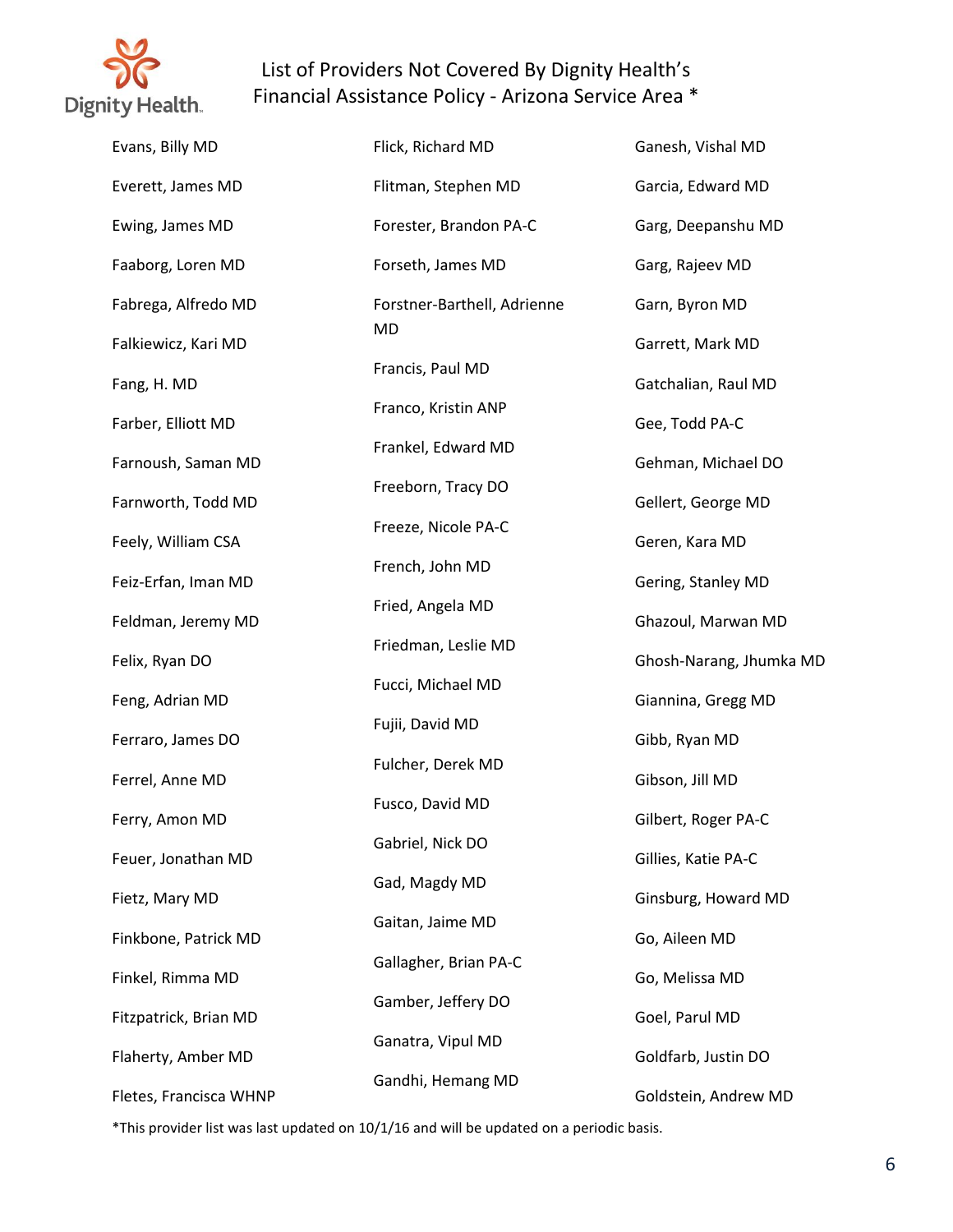

| Golub, Richard MD         | Guidera, Paul MD                    | Hantla, Jacob CRNA      |
|---------------------------|-------------------------------------|-------------------------|
| Gomez, Esteban MD         | Gujrathi, Chetan MD                 | Harding, Richard MD     |
| Gong, Gerald MD           | Gunatilake, Ravindu MD              | Harrel, Shaye PA-C      |
| Gonzalez, Omar MD         | Gunawardene, Navajeeva              | Harrison, John MD       |
| Goozen, Malia CCP         | MD                                  | Harrison, Scott MD      |
| Gordon, Alan MD           | Gunnala, Sujatha MD                 | Harrison, Steven PA-C   |
| Gordon, Vanessa PA-C      | Gurtler, Matthew CRNA               | Harrison, Toni MD       |
| Goyle, Ashu DO            | Gutierrez, Robert MD                | Hartzler, Douglas MD    |
| Gray Zlotnick, Ashley MD  | Gutierrez-Calleros, Guillermo<br>MD | Hattrup, Emily MD       |
| Graziano, Joseph MD       | Gwag, Jaehong MD                    | Hawkins, Brian MD       |
| Grebe, Theresa MD         | Haak, Logan MD                      | Hayyeri, M. MD          |
| Green, Brandon MD         | Haarer, Chadwick MD                 | Hecker, Lanny MD        |
| Green, Neil MD            | Haber, Joseph MD                    | Hedley, Anthony MD      |
| Greenspan, David MD       | Hackett, John MD                    | Heer, Martha CSA        |
| Grewal, Harprett MD       | Haegen, Timothy MD                  | Heller, Warren MD       |
| Griffiths, Pamela MD      | Hage, Jean MD                       | Hellmers, Robert MD     |
| Grimsby, Gwen MD          | Hahn, Carol MD                      | Hendin, Barry MD        |
| Gross, Robert MD          | Hahn, Mary MD                       | Hendrickson, Karl MD    |
| Grossblat, David MD       | Haley, Caitlin PA-C                 | Henslee, Christopher MD |
| Grossman, Alan MD         | Halla, Kimberly FNP                 | Heringer, Dustin MD     |
| Gruber, Brian MD          | Halmi, Bill MD                      | Hernandez, Vincent PA-C |
| Grzankowski, Kassondra MD | Hamburg, Donna MD                   | Herro, Angela MD        |
| Guarnieri, David MD       | Hamon, Forrest MD                   | Herro, Ellison MD       |
| Guarnieri, Kathleen MD    | Hansen, Ronnell MD                  | Hervey, Michael MD      |
| Guerrero-Tiro, Lourdes MD | Hanson, Jeffrey MD                  | Herzog, James CSA       |
|                           |                                     |                         |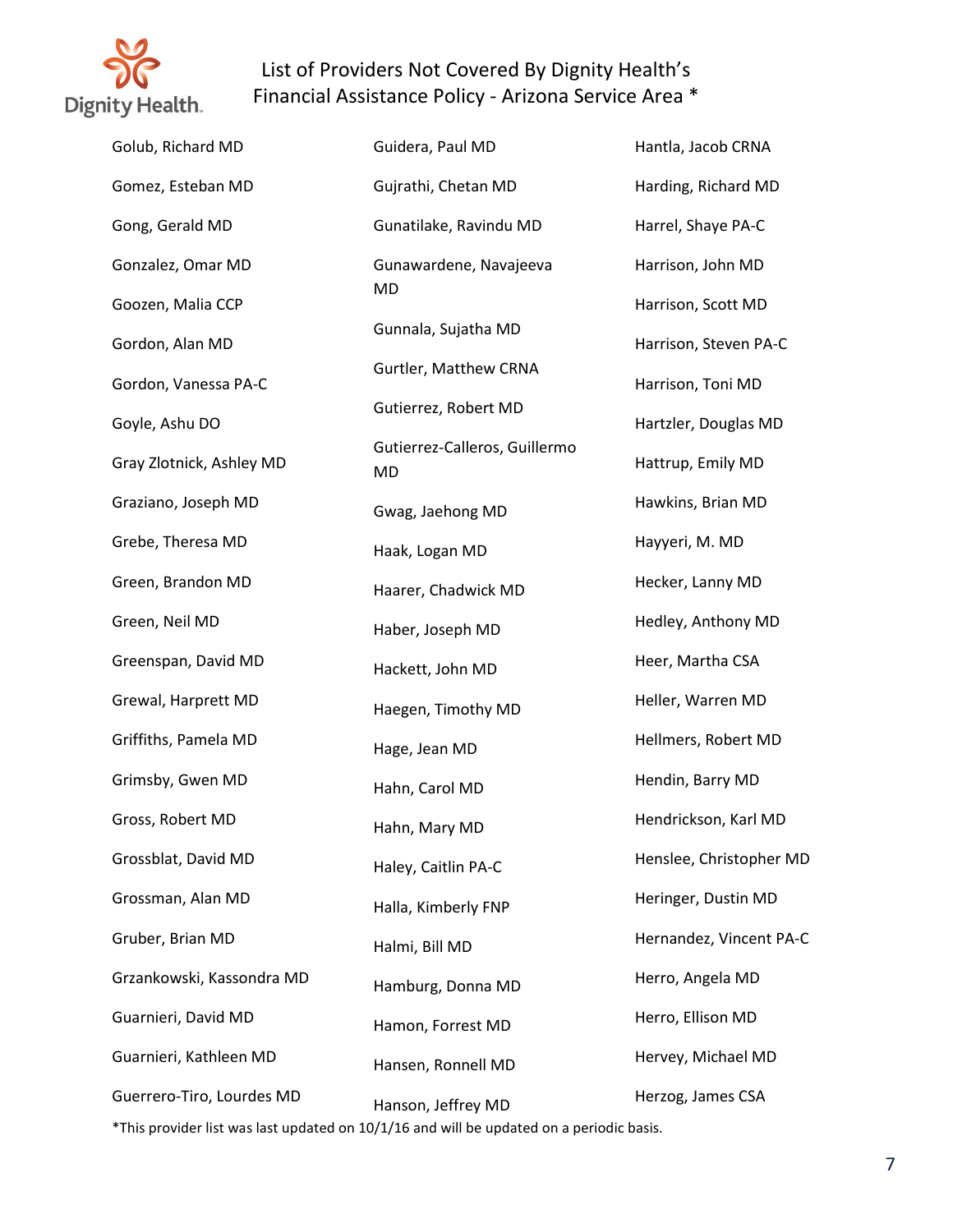

| Herzog, Shannon CCP   | Hotz, Jeffrey MD      | Jaffe, William DO            |
|-----------------------|-----------------------|------------------------------|
| Hesh, Matthew DO      | Hsieh, Stephanie MD   | Jaffee, Daniel MD            |
| Hess, Blake CSA       | Hu, Leland MD         | Jain, Pankaj MD              |
| Hessel, Joseph MD     | Hulsey, Bradley MD    | Jamal, Karim MD              |
| Heuser, Richard MD    | Hunsaker, Jon MD      | Jamison, Dana MD             |
| Hill, Alexandria MD   | Hunt, Christopher MD  | Jamshidi, Ramin MD           |
| Hill, Amanda MD       | Hunt, Clara PA-C      | Janosek-Albright, Kirsten MD |
| Hill, Kenneth MD      | Hunter, Gregory MD    | Janzer, Joseph DO            |
| Hilmo, Bryce PA-C     | Hurwitz, Robert MD    | Jasrotia, Manav MD           |
| Hines, James MD       | Huston, Casey MD      | Jensen, Eric CRNA            |
| Hiscok, Perry MD      | Hutchison, James PA-C | Jensen, Kristen PA-C         |
| Ho, BJ DO             | Hyde, Ronald MD       | Jerman, Jonathan MD          |
| Hodge, W. MD          | Icely, Jonathan DMD   | Joganic, Edward MD           |
| Holbert, Timothy PA-C | Igwe, Michael MD      | Johns, Joei PA-C             |
| Holcombe, Travis MD   | Immediato, Mara PA-C  | Johnson, Mark MD             |
| Holden, Jeffrey MD    | Ingebo, Kristy MD     | Johnson, Robert MD           |
| Holden, Shawn DO      | Irei, Michael MD      | Johnstad, Christopher MD     |
| Holmes, Fred MD       | Irizarry, Maritza MD  | Johnstone, Sharon MD         |
| Holtan, Brian MD      | Islat, Glenn MD       | Jones, James MD              |
| Holtz, Scott MD       | Itty, Sujit MD        | Jones, John MD               |
| Homes, Lorraine FNP   | Iyengar, Anjali MD    | Joseph, Mark MD              |
| Hong, Yoon MD         | Jackson, Camilyn PA-C | Julander, Sara NNP           |
| Hopkins, John MD      | Jacobs, Jennifer AGNP | Julian, Vance MD             |
| Hopkins, Thomas MD    | Jacobs, Matthew PA-C  | Kadikar, Anita MD            |
| Hott, Jonathan MD     | Jacobsen, William MD  | Kaibara, Taro MD             |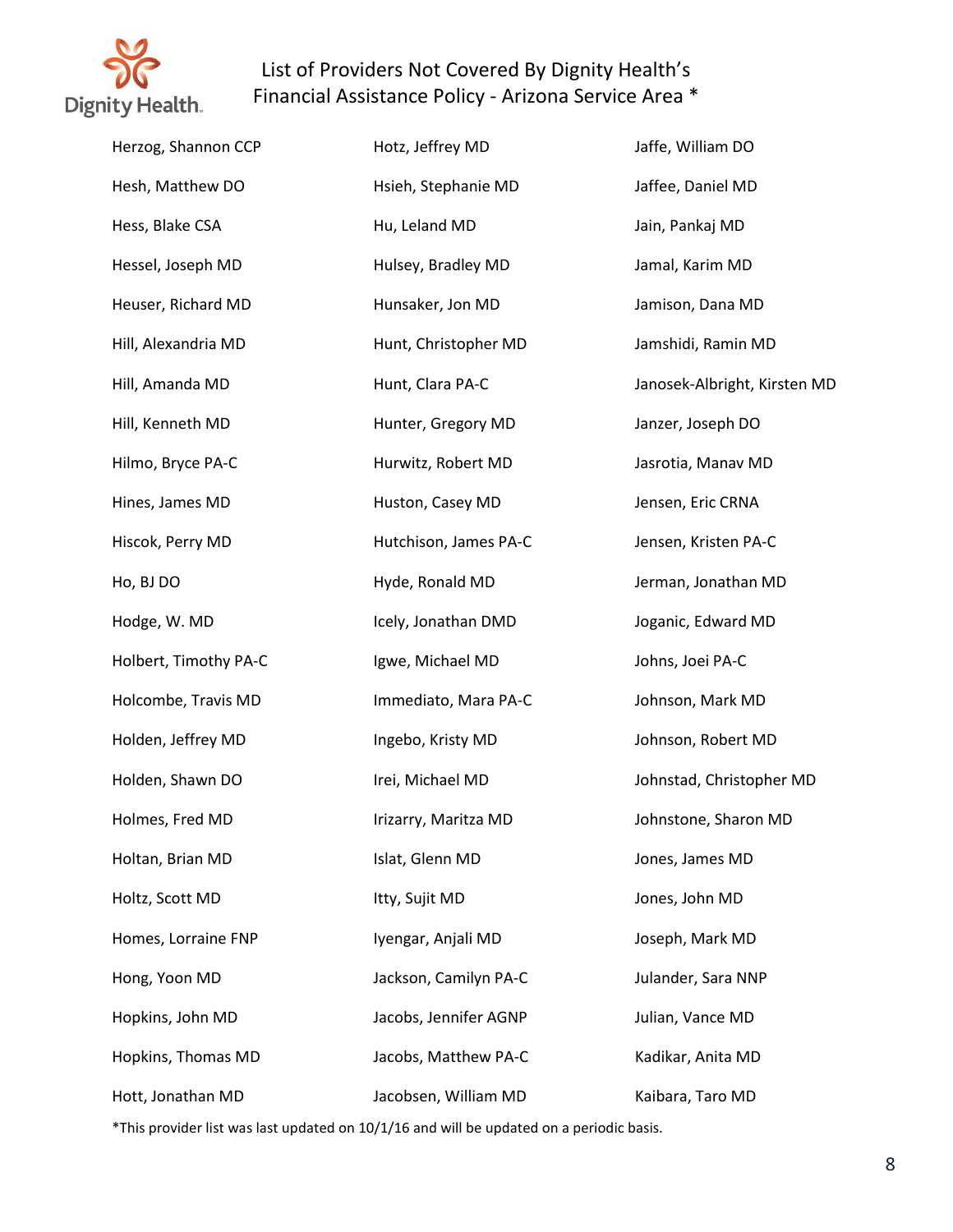

| Kakarla, Udaya MD     | Kelley, Adrienne PA-C | Kissil, Victor DO         |
|-----------------------|-----------------------|---------------------------|
| Kalinowski, Scott MD  | Kelley, Suzanne FNP   | Klauschie, Jennifer MD    |
| Kallmeyer, Ian MD     | Kelly, Leslee MD      | Klebe, Lester DPM         |
| Kallmeyer, Steven MD  | Kelsch, Virginia NNP  | Klein, Jason MD           |
| Kanda, Leslie MD      | Kempton, Cory DO      | Klein, Neal MD            |
| Kang, Christina DO    | Kenny, Jeffrey MD     | Klein, Robert MD          |
| Kang, Mandip MD       | Kerrigan, John MD     | Klein-Doyle, Kathryn RNFA |
| Kantor, Betsy MD      | Kessler, Margaret MD  | Kletscher, Bruce MD       |
| Kapadia, Chirag MD    | Khan, Mohammad MD     | Kleven, Michael DO        |
| Kaplan, David MD      | Khanna, Ritu MD       | Klint, Kristopher CRNA    |
| Karis, John MD        | Khanna, Rohit MD      | Kneisley, Stephanie PA-C  |
| Karlen, Judson MD     | Kharrazi, Mohamad MD  | Knoll, Christine MD       |
| Karsen, Phillip PA-C  | Khattab, Mazen MD     | Ko, William MD            |
| Kaseman, Bryan CRNA   | Khosravi, Farhoud DO  | Koep, Lawrence MD         |
| Kassen, David MD      | Khurana, Amandeep MD  | Kolar, Prashant MD        |
| Kassing, Scott MD     | Kim, Alexander MD     | Koo, Anthony MD           |
| Kassis, Christelle MD | Kim, Eugene MD        | Koopot, Ravi MD           |
| Katz, David MD        | Kim, Hack MD          | Koshar, Courtney MD       |
| Katz, Jeffrey MD      | Kim, Max MD           | Koster, James MD          |
| Kaufman, Seth MD      | Kim, Michelle MD      | Kosters, John MD          |
| Kaufmann, Silvia MD   | King, Anita MD        | Kottalgi, Manjunath MD    |
| Kaur, Tejinder MD     | King, Jon MD          | Kottra, Jennifer MD       |
| Kay, Jeffrey MD       | Kingsley, Bruce MD    | Kravchenko, Igor MD       |
| Keahey, Laine MD      | Kirch, Ingeborg MD    | Kreitzman, Ted MD         |
| Kearl, Robert MD      | Kirshner, Merick MD   | Kresl, John MD, PhD       |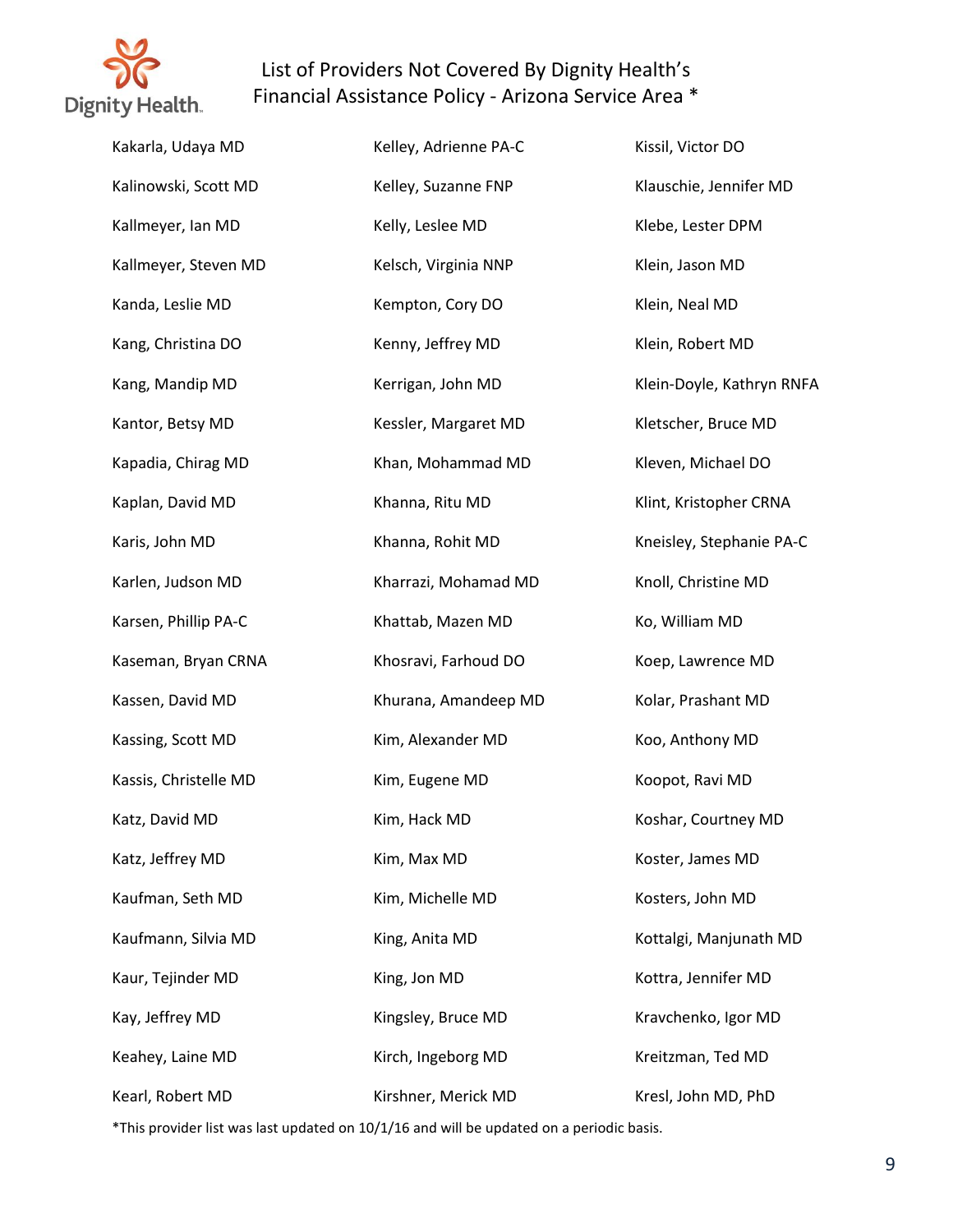

| Krich, Mark MD              | Lambert, Nancy PA-C    | Leyko, Bartlomiej MD      |
|-----------------------------|------------------------|---------------------------|
| Krmpotic, Kim AGACNP        | Lang, Christopher PA-C | Li, Tong MD               |
| Kross, Joe MD               | Larsen, Stephen MD     | Lieberman, Daniel MD      |
| Krout, Jennifer CRNA        | LaTowsky, Aaron MD     | Liggins, Melissa NNP      |
| Kuchipudi, Rama MD          | Lauer, Donald MD       | Lightfoot, Scott PA-C     |
| Kukunoor, Rajesh MD         | Laufer, Nathan MD      | Lilien, Lawrence MD       |
| Kulbeth, Marnie CRNA        | Le, Thinh MD           | Lim, Nelson MD            |
| Kumar, Rajesh MD            | Le, Thomas MD          | Lindblade, Christopher MD |
| Kumaraswamy, Latha MD       | Leake, Jordan MD       | Linke, Matthias DO        |
| Kummet, Brian PA-C          | Lee, Henry MD          | Lipschitz, Barbara MD     |
| Kundavaram, Chandan MD      | Lee, Sang Mi MD        | Little, Andrew MD         |
| Kunimoto, Derek MD          | Lee-Faust, Carol MD    | Liu, Allen MD             |
| Kuritzky-Havens, Arielle DO | Legris, Cynthia PNP    | Llobet, Jaime MD          |
| Kurylas, Carolyn MD         | Legris, Gregory MD     | LoCoco, Theresa MD        |
| Kush, David MD              | Leonard, Richard MD    | Loh, Wai MD               |
| Kuske, Robert MD            | Lepp, Nathan MD        | Loh, Wai MD               |
| Kwasnica, Christina MD      | Lersch, David MD       | Loli, Akil MD             |
| Kwong, Henry MD             | Lessler, Michaela MD   | Longfellow, Scott MD      |
| Labban, Brendon DO          | Lettieri, Salvatore MD | Looby, Katherine PA-C     |
| LaCorte, Michael DDS        | Leverant, Amy MD       | Lopez, Carlos MD          |
| Lagemann, Gerritt MD        | Levin, Jay MD          | Lorde, Danielle PA-C      |
| Laiserin, Jeffrey MD        | Levine, Joseph MD      | Lowry, Jeremy MD          |
| Laitin, Steven MD           | Levison, Ashleigh MD   | Lucas, Gerald MD          |
| Lam, Patrick DO             | Lewis, Kara MD         | Lutgen, Jeanine PA-C      |
| Lamba, Sanjay MD            | Lewis, Matthew CSA     | Macanovic, Jelena FNP     |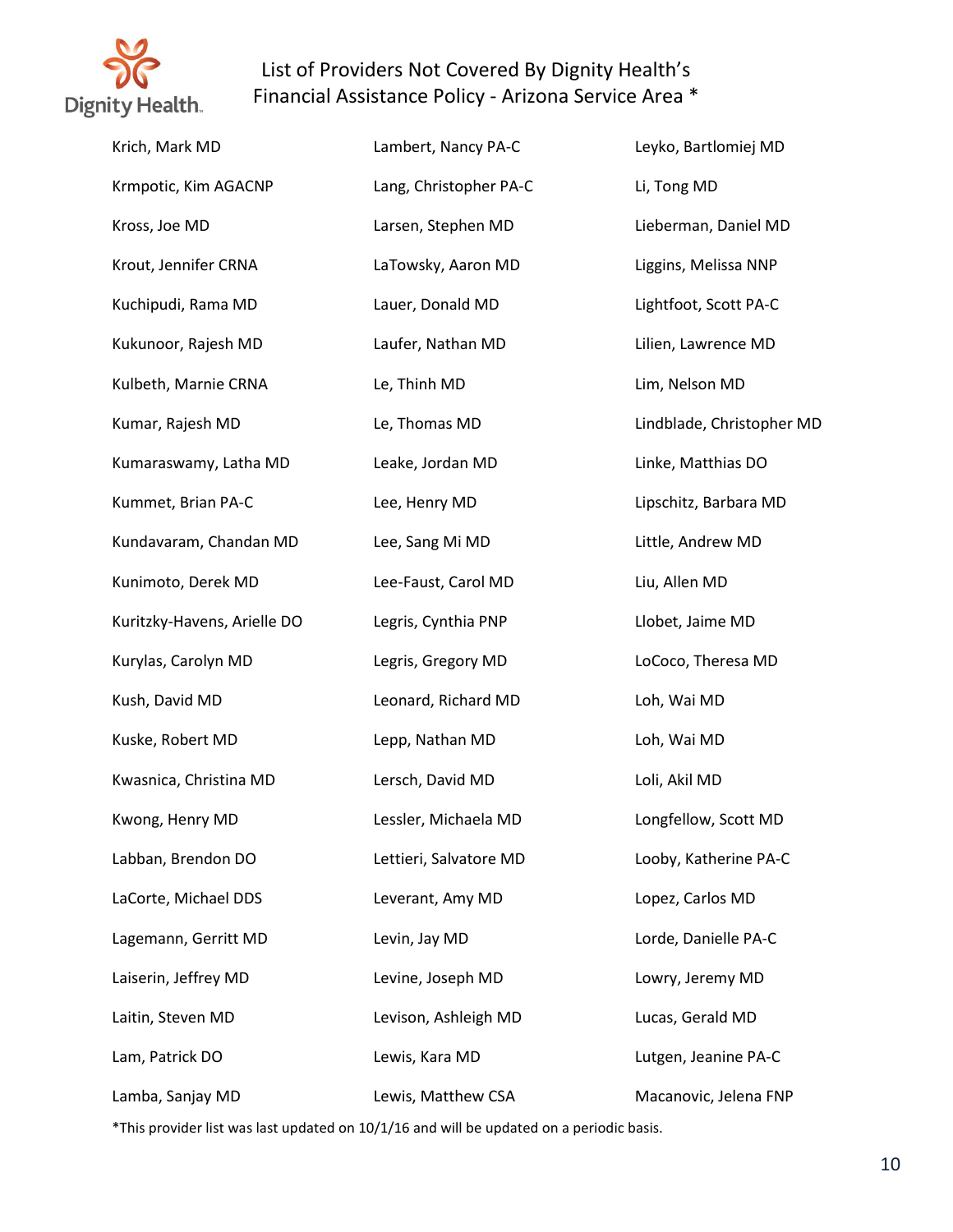

| MacCollum, Maxwell MD   | Marias, Mark MD         | McEown, James MD      |
|-------------------------|-------------------------|-----------------------|
| Macias, John MD         | Maric, Zoran MD         | McIndoo, Kristi PA-C  |
| Madantschi, Mohammad MD | Marion, Julie CRNA      | McIntyre, Joni PA-C   |
| Magnolo, Claire PA-C    | Marley, Dustin PA-C     | McJunkin, Tory MD     |
| Mahafzah, Mahmoud MD    | Marmer, Michael MD      | McKeown, Kevin DO     |
| Mahmood, Adnan DO       | Marsh, James MD         | McMahon, Lisa MD      |
| Mai, John MD            | Marshall, Katherine NNP | McOmber, Mark MD      |
| Maki, Peter MD          | Marshburn, Paul MD      | McQueen, Michael MD   |
| Makkar, Akash MD        | Martin, Bosco MD        | Medchill, Michael MD  |
| Makki, Hassan DO        | Martin, Leo MD          | Medina, David MD      |
| Malik, Shazia MD        | Matatov, Tim MD         | Meeks, Robert MD      |
| Malladi, Dinkar MD      | Matatova, Kaavya MD     | Meger, Gene MD        |
| Mandile, Gary CCP       | Mathur, Ajay MD         | Mehta, Nirav MD       |
| Maneri, Celia DO        | Matiski, Thomas MD      | Melmed, A. MD         |
| Mangan, Douglas MD      | Mayberry, Kurt MD       | Melrose, Melody FNP   |
| Mangum, Andrew MD       | Maze, Aubrey MD         | Memon, Abdul MD       |
| Mannes, Bruce MD        | McBride, Heyoung MD     | Mercado, Maria MD     |
| Manning, Michael MD     | McCarthy, Marianne ANP  | Merrill, Anthony DO   |
| Manos, Theodore MD      | McClary, Debora MD      | Mhatre, Ajay MD       |
| Manuat, Charissa MD     | McClellan, Donald MD    | Michaud, Lindsey PA-C |
| Manuel, Vinit MD        | McClelland, Allison MD  | Michieli, Giovani MD  |
| Marasigan, Brian MD     | McClendon, Jamal MD     | Migotto, Walter MD    |
| Marciano, Frederick MD  | McCoy, Renee MD         | Miiller, Janice CRNA  |
| Marder, Carrie MD       | McCreary, Felicia MD    | Miller, Andrew MD     |
| Margolin, Gregory DO    | McElmeel, Patricia ANP  | Miller, Chantelle MD  |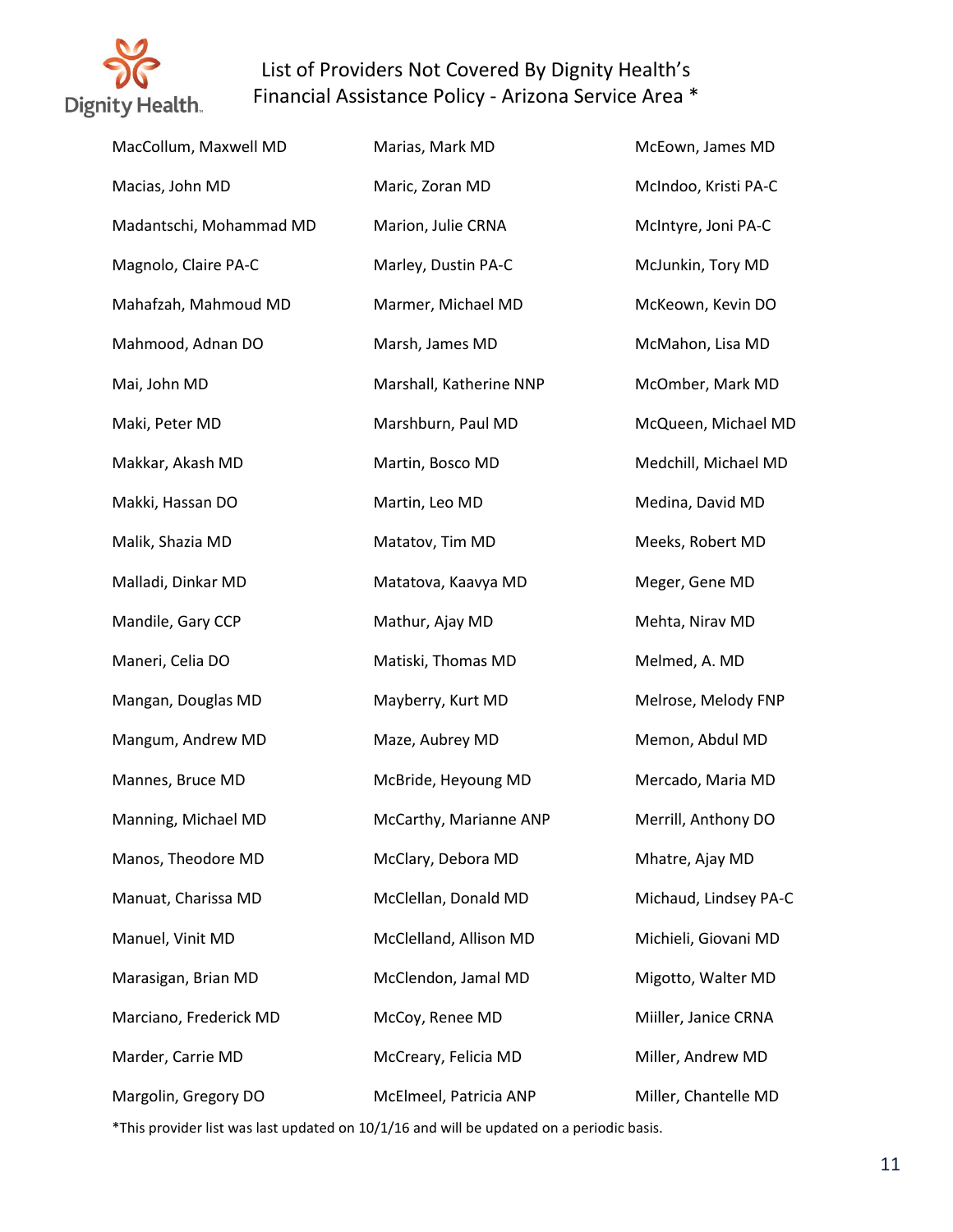

| Miller, Curtis MD          | Montes, Ramon MD        | Nabong, Joseph MD       |
|----------------------------|-------------------------|-------------------------|
| Miller, Efrem MD           | Moon, Karl MD           | Nadir, Abdul MD         |
| Miller, Judith MD          | Mooney, Colin MD        | Nafisi, Sina MD         |
| Miller, Patrick MD         | Moore, Sarah AGNP       | Nag, Koushik DO         |
| Milligan, John MD          | Moore, Thomas MD        | Nagaiah, Govardhanan MD |
| Minor, Katherine PA-C      | Morales, Juan MD        | Nagpal, Kamal MD        |
| Mishler, Rick MD           | Moran, Ana MD           | Nagul, Murugasu MD      |
| Mishra, Chandana MD        | Morgan, J. MD           | Naik, Hursh MD          |
| Missaghi, Nizamid-Din MD   | Morris, Parisa MD       | Najafian, Hadi DO       |
| Mitchell, Davita NNP       | Morrison, Richard MD    | Nakaji, Peter MD        |
| Mitchell, Mark PA-C        | Morshedian, Kris MD     | Nambiar, Abhilash MD    |
| Mitchem-Westbrook,         | Mosharrafa, Ali MD      | Nania, Joseph MD        |
| LaFrabya MD                | Mosharrafa, Tamir MD    | Narayanan, Vinodh MD    |
| Mix, Michelle MD           | Moshiri, Thomas MD      | Narayanappa, Anand MD   |
| Mody, Kartik MD            | Mousa, Maher MD         | Nasser, Mohammad MD     |
| Moe, Tabitha MD            | Mumtaz, Rushda MD       | Nassour, William MD     |
| Moffitt, Robert MD         | Munhall, Robert MD      | Nava, Andrew MD         |
| Mojaverian-Majd, Ali MD    | Munroe, Benjamin DO     | Naylor, Timothy CRNA    |
| Molitor, Mark MD           | Murphy, Kevin PA-C      | Nelson, Steven MD       |
| Moller, Danielle PA-C      | Murphy, Melinda RNFA    | Nenad, Robert MD        |
| Monheim-Janss, Cynthia PhD | Murray, Lorne MD        | Newman, Bruce MD        |
| Monk, Bradley MD           | Murray, Michael MD, PhD | Neyra, Nilda MD         |
| Monk, Bradley MD           | Murthy, Madhu MD        | Ngo, Thuy DMD           |
| Monroe, Dustin MD          | Murty, Murali MD        | Nguyen, Duc Anne MD     |
| Montanarella, Paul MD      | Nabavieh, Arya MD       | Nguyen, Duy MD          |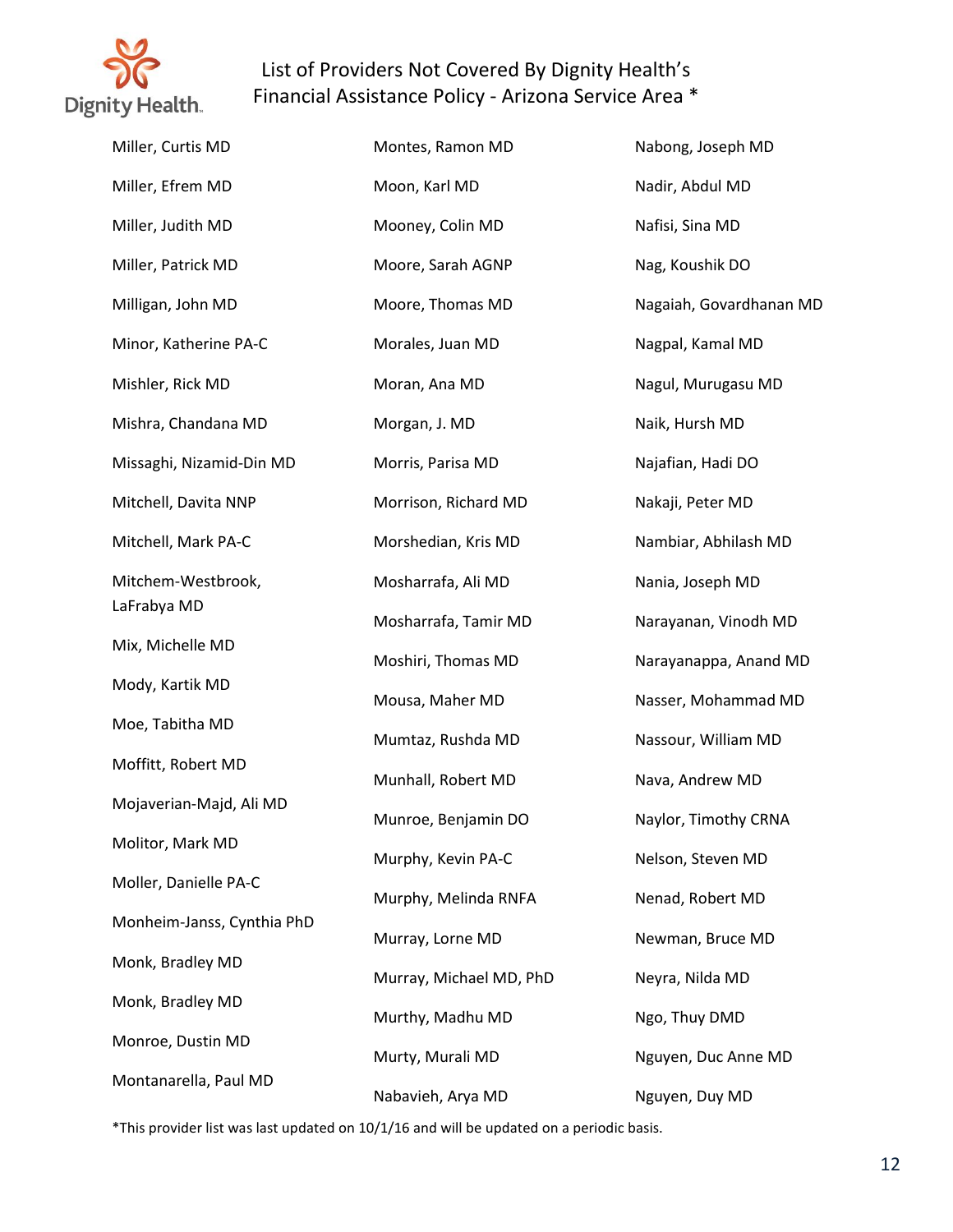

| Nguyen, Michael MD   | Omura, Michelle MD    | Palmer, Madison PA-C  |
|----------------------|-----------------------|-----------------------|
| Nguyen, Minh Duc MD  | On, Thomas MD         | Panayi, Demetri MD    |
| Nguyen, Tuyet Ha MD  | O'Nan, Kevin PA-C     | Pandey, Prabhakar MD  |
| Nichols, Joe MD      | O'Neill, William MD   | Pandey, Sushil MD     |
| Niemann, Spencer DPM | Onyia, Uchenna MD     | Papez, Andrew MD      |
| Nigbur, Bradley PA-C | Opara, Reginald MD    | Papez, Karen MD       |
| Nigro, John MD       | Orr, Robert DO        | Papoff, Paul MD       |
| Ning, Amilee PA-C    | Orrego, Carlos MD     | Park, Edward DO       |
| Nino, Alfredo MD     | Ortega, Robert MD     | Park, Michael DO      |
| Nolan, Joseph MD     | Ortiz, Jose CRNA      | Parker, Kelly PA-C    |
| North, Gary PA-C     | Osondu, Ngozi MD      | Pasternak, Brad MD    |
| Notrica, David MD    | Ostdiek, Scott MD     | Patel, Ankur DO       |
| Nourani, Mona DO     | O'Sullivan, Adele MD  | Patel, Anushka MD     |
| Nowlen, Todd MD      | Ott, David MD         | Patel, Ketan MD       |
| Oconer, Thaddeo MD   | Owusu-Dommey, Abraham | Patel, Nilesh MD      |
| Odero, Randy MD      | MD                    | Patel, Sandip MD      |
| Ofori, Michael MD    | Ozer, Steven MD       | Patel, Sanjay DO      |
| Oland, Jordan MD     | Packer, Jeffrey DO    | Patel, Shailesh DO    |
| O'Lena, Kevin CRNA   | Padrez, James MD      | Patel, Shamil MD      |
| Oliver, Jeffrey MD   | Page, Nathan MD       | Patil, Arun MD        |
| Olson, Andrew CRNA   | Pahuja, Saubhaqya MD  | Patterson, Edward MD  |
| Olson, Ellen MD      | Pajak, Darian MD      | Pavelonis, Joel MD    |
| Olson, Micah MD      | Pal, Daniela PA-C     | Pavlik, Leigh PA-C    |
| O'Malley, Mark DO    | Palejwala, Neal MD    | Pedenko, Alexander MD |
| O'Mara, Kevin MD     | Paliwal, Akshat MD    | Pedicini, Eric DO     |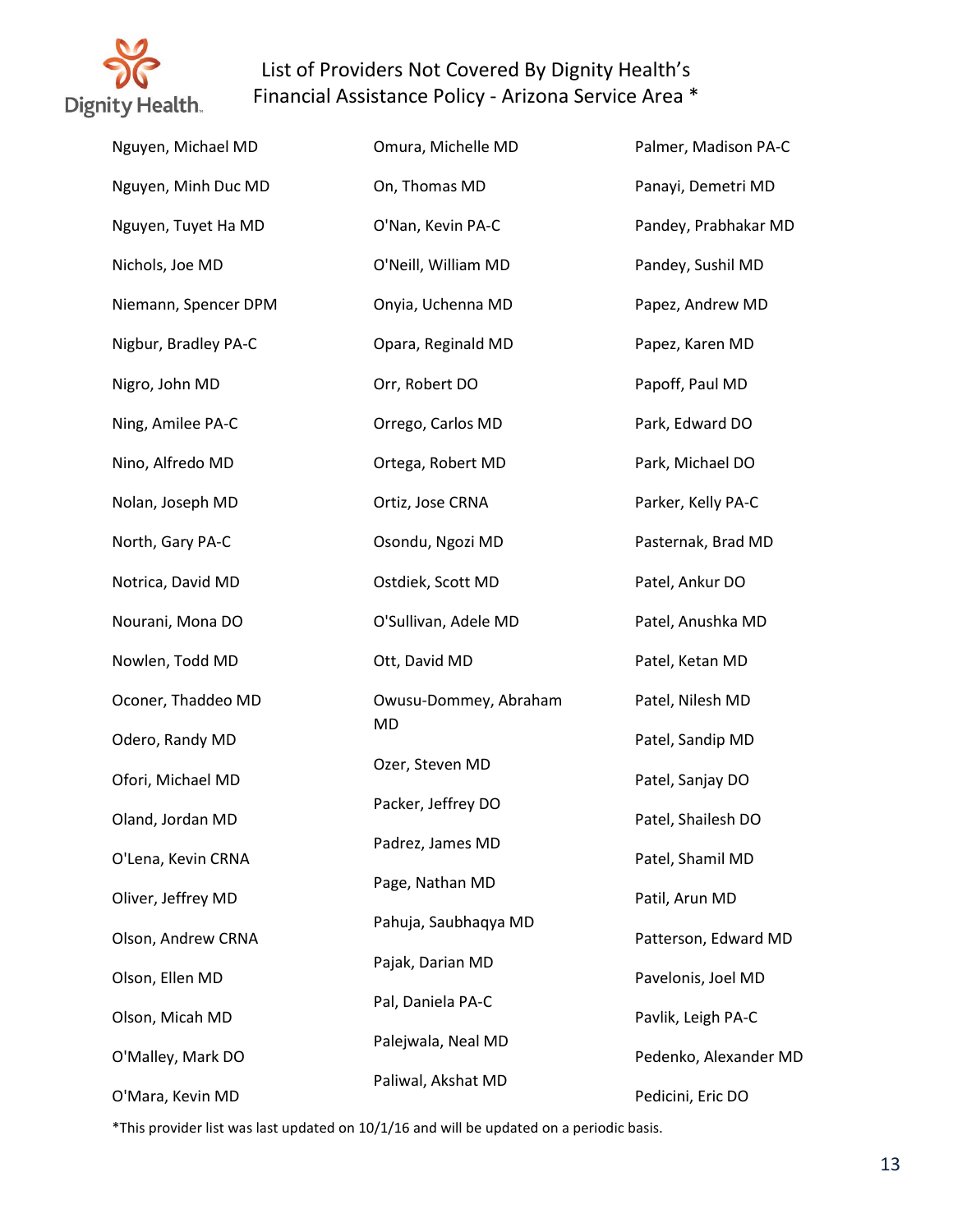

| Peiser, Gerald DO          | Porter, Randall MD  | Ramachandrappa, Ashwin                 |
|----------------------------|---------------------|----------------------------------------|
| Perry, Thomas MD           | Posner, Stuart MD   | MD                                     |
| Peterman, James MD         | Potter, Kevin DO    | Ramaiah, Anita MD                      |
| Peterman, Lynda MD         | Power, Keith MD     | Ramanujam, Paravasthu MD               |
| Peters, Cynthia FNP, RNFA  | Prenger, Erin DO    | Randall, Rachele PA-C                  |
| Peters, Nicolas MD         | Punia, Sudeep MD    | Rao, Aparna MD                         |
| Pexa, Revi PA-C            | Puntel, Robert MD   | Rao, Geetha MD                         |
| Peyman, Gholam MD          | Purdy, Beth MD      | Rao, Rashmi MD                         |
| Peyton, James CRNA         | Pusateri, Tritia MD | Rassadi, Siamak MD                     |
| Pham, Duc MD               | Qadri, Mashood MD   | Rathee, Raj MD                         |
| Phan, Huy MD               | Qaqish, Ibrahim MD  | Rathnasabapathy,<br>Chenthilmurugan MD |
| Piekos-Sobczak, Grazyna MD | Qoshlli, Silvana MD | Ratner, Joyce DPM                      |
| Pitt, Alan MD              | Quadir, Zafar MD    | Raut, Robert MD                        |
| Pitts, Wendy PA-C          | Quan, Dany DO       | Ravula, Rajnikanth MD                  |
| Pivec, Anna MD             | Quick, David DO     | Raza, Muhammad MD                      |
| Plado, Mylene Ray FNP      | Quiet, Coral MD     | Reddy, Rahul MD                        |
| Plimpton, Charles MD       | Quinlan, Edward MD  | Reece, Edward MD                       |
| Ploger, Matthew DO         | Quiroz, Edward MD   | Rehl, Ryan MD                          |
| Plotnik, James MD          | Qureshi, Junaid MD  | Reiss, George MD                       |
| Poduval, Rajiv MD          | Rader, Meghan CRNA  | Rempe, Silke MD                        |
| Politis, Eugenia MD        | Rahman, Anne MD     | Reuss, Christina MD                    |
| Ponas, Stephen MD          | Rai, Anup MD        | Reynolds, David DO                     |
| Ponce, Francisco MD        | Raizner, Aileen MD  | Rhee, Edward MD                        |
| Pophal, Stephen MD         | Raja, Rajiv MD      | Richards, Todd MD                      |
| Porras, Enriqueta MD       |                     | Richardson, Keri PA-C                  |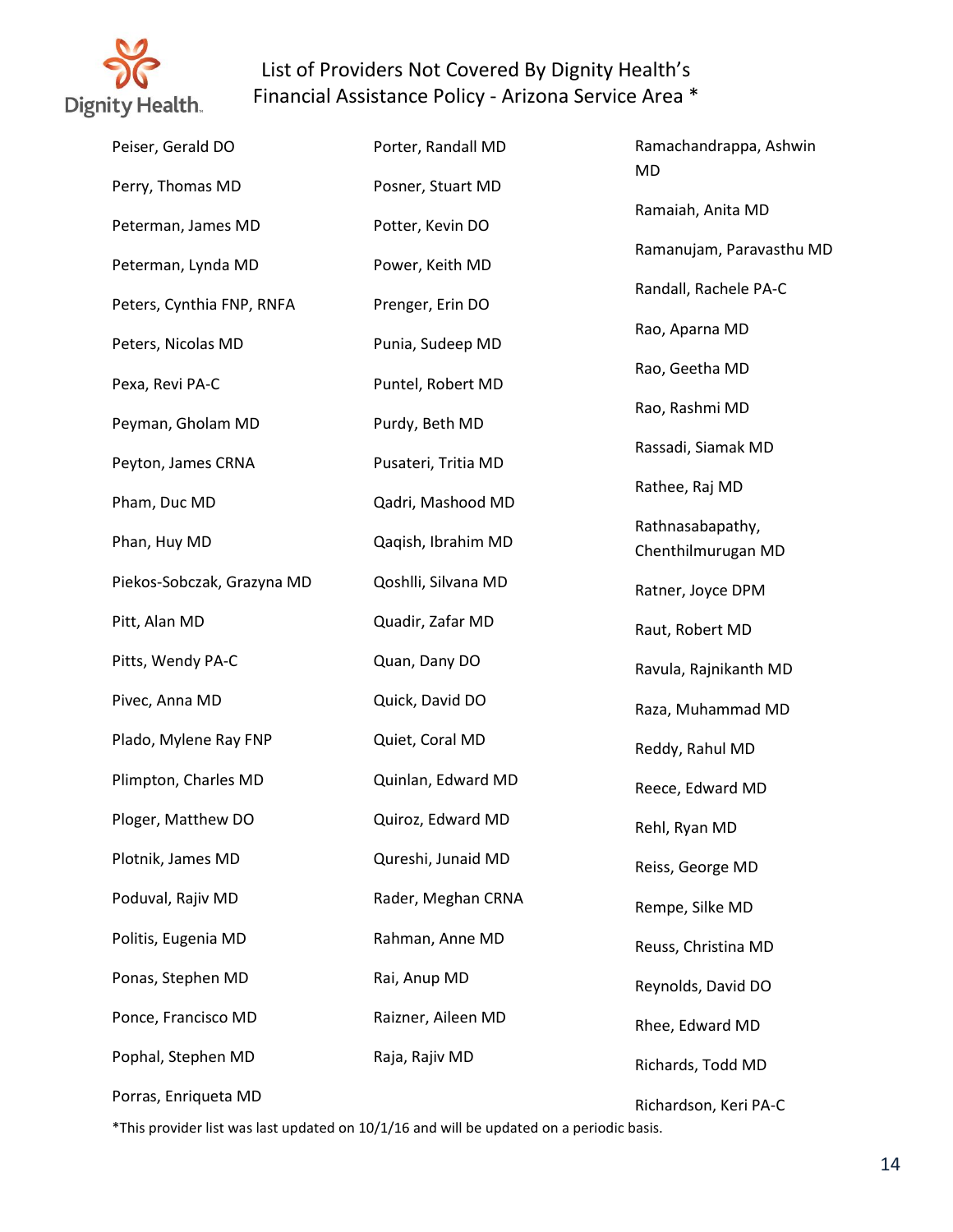

| Richmann, Paul MD         | Ruhlen, Thomas MD       | Sandweiss, Bryan MD      |
|---------------------------|-------------------------|--------------------------|
| Rick, Thomas MD           | Rummel, David MD        | Sanghvi, Ashesh MD       |
| Righi, David MD           | Russ, Jessica CCP       | Sanwick, Jeffrey MD      |
| Rishi, Radha MD           | Russell, Kelly MD       | Saraceni, Christine DO   |
| Rishi, Rahul DO           | Saadat, Sharareh MD     | Saucedo, Wendy MD        |
| Ritchey, Michael MD       | Sabeeh, Vas DO          | Saunders, Richard DO     |
| Roberts, Michael MD       | Sachdev, Harkanwal MD   | Sayegh, Steven MD        |
| Robey, Jean MD            | Sachdev, Mankanwal MD   | Schechtman, Joy DO       |
| Robles, Beemeth MD        | Sachdeva, Kanwardeep MD | Schenk, Mari MD          |
| Robles, Jesus PA-C        | Sadhu, Ashish MD        | Schenkein, Jacqueline MD |
| Rodeheaver, Jordana       | Sadiq, Muhammad MD      | Schinker, Stephen MD     |
| <b>AGACNP</b>             | Saghari, Hedieh MD      | Schlaifer, Amy MD        |
| Rodriguez, Joseph CRNA    | Sahani, Mandeep MD      | Schmitt, Dasan MD        |
| Rodriguez-Lopez, Julio MD | Sahnan, Sandeep ACNP    | Schmitt, Katherine CRNA  |
| Roenigk Jr, Henry MD      | Sakellis, Geoffrey MD   | Schneider, Brian MD      |
| Rokkam, Vamsi MD          | Sakha, Farzad MD        | Schraff, Scott MD        |
| Rosati, Nicholas MD       | Salganick, Jason MD     | Schriber, Jeffrey MD     |
| Rosellini, Michael MD     | Salm, Toni MD           | Schroeder, Shauna MD     |
| Rosenfeld, Melissa MD     | Salyer, William MD      | Schubert, Mark MD        |
| Ross, Mitchell MD         | Samaddar, Kristen MD    | Schultheis, Mary MD      |
| Ross, Thomas MD           | Samkari, M. MD          | Schultz, Brent MD        |
| Rowe, Dorothy MD          | Sanai, Nader MD         | Schultz, Dale DO         |
| Roy, Kelly MD             | Sanders, D. CCP         | Schwartzstein, Robert MD |
| Rubio, Christopher PA-C   | Sanders, David MD       | Scibetta, William MD     |
| Ruggeri, Sebastian MD     | Sanders, Gregory MD     | Scribner, Dennis MD      |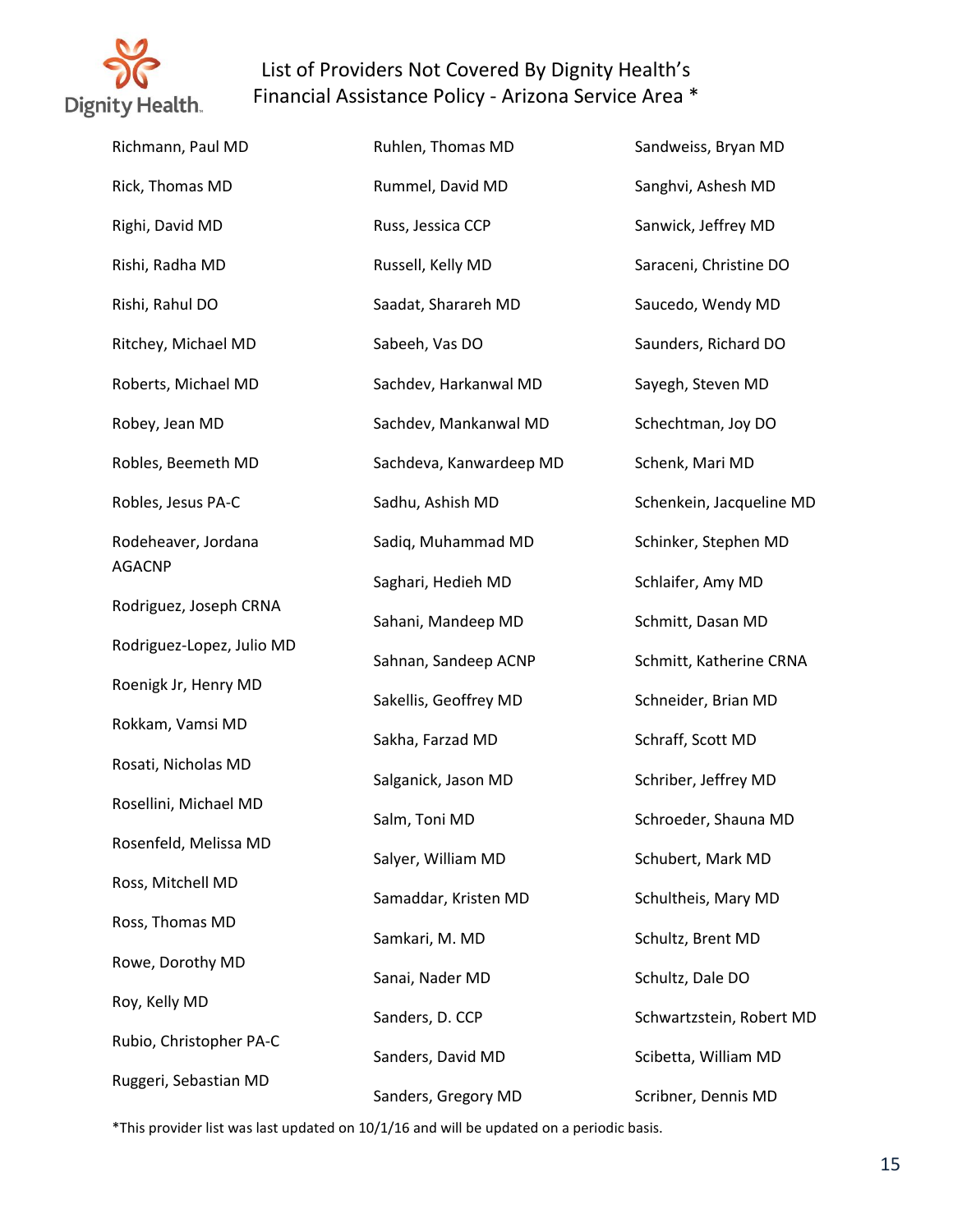

| Seetharam, Mahesh MD     | Shinault, Stephen DO          | Singh, Davinder MD     |
|--------------------------|-------------------------------|------------------------|
| Seidel, Matthew MD       | Shindell, Richard MD          | Singh, Devinder MD     |
| Sellers, Christopher CSA | Shipon, Samara DO             | Singh, Gurdev MD       |
| Seltzer, Dana MD         | Shore, Lawrence MD            | Singh, Parminder MD    |
| Serrano, A. DDS          | Shub, Mitchell MD             | Singh, Raj MD          |
| Seth, Adhar MD           | Shufeldt, John MD             | Singh, Vikram MD       |
| Sethi, Lisa MD           | Shukla, Vershalee MD          | Singhal, Neil MD       |
| Shafron, David MD        | Shull, Robert MD              | Sivakumar, Kumaraswamy |
| Shah, Jay MD             | Shuttari, Sana FNP            | MD                     |
| Shah, Mikulkumar MD      | Siaw, Emmanuel MD             | Skibo, YuJung FNP      |
| Shah, Sandeep MD         | Siegel, Mickela NNP           | Smith, Andrew MD       |
| Shah, Sanjay MD          | Siegel-Bartelt, Jacqueline MD | Smith, Brian CCP       |
| Shah, Shishir DO         | Siegrist, Brett MD            | Smith, Christine ANP   |
| Shahryar, Syed MD        | Siever, John MD               | Smith, David MD        |
| Shankar, Pragyna MD      | Silber, Gary MD               | Smith, Dean MD         |
| Shapiro, Paul DPM        | Silberman, Randy MD           | Smith, H. MD           |
| Sharma, Akhilesh MD      | Silverthorn, Amy MD           | Smith, Kris MD         |
| Sharma, Nandini MD       | Simmonds, Paul MD             | Smith, Kristi FNP      |
| Sharma, Virender MD      | Simms, David MD               | Smith, Kristin ANP     |
| Shaw, Lawrence MD        | Simon, Howard MD              | Smith, Matthew MD      |
| Shedd, Steven MD         | Simoneau, Isabelle MD         | Smith, Shirley MD      |
| Shepherd, Deborah ACNP   | Sims, Darrell DDS             | Smith, Walanda PhD     |
| Sher, Scott MD           | Sinelnikov, Alex MD           | Smythe, Jason MD       |
| Shetter, Andrew MD       | Sinfield, Arthur MD           | Snyder, Alan MD        |
| Shin, Minah MD           | Singaravelu, Kumara MD        | Snyder, Allison MD     |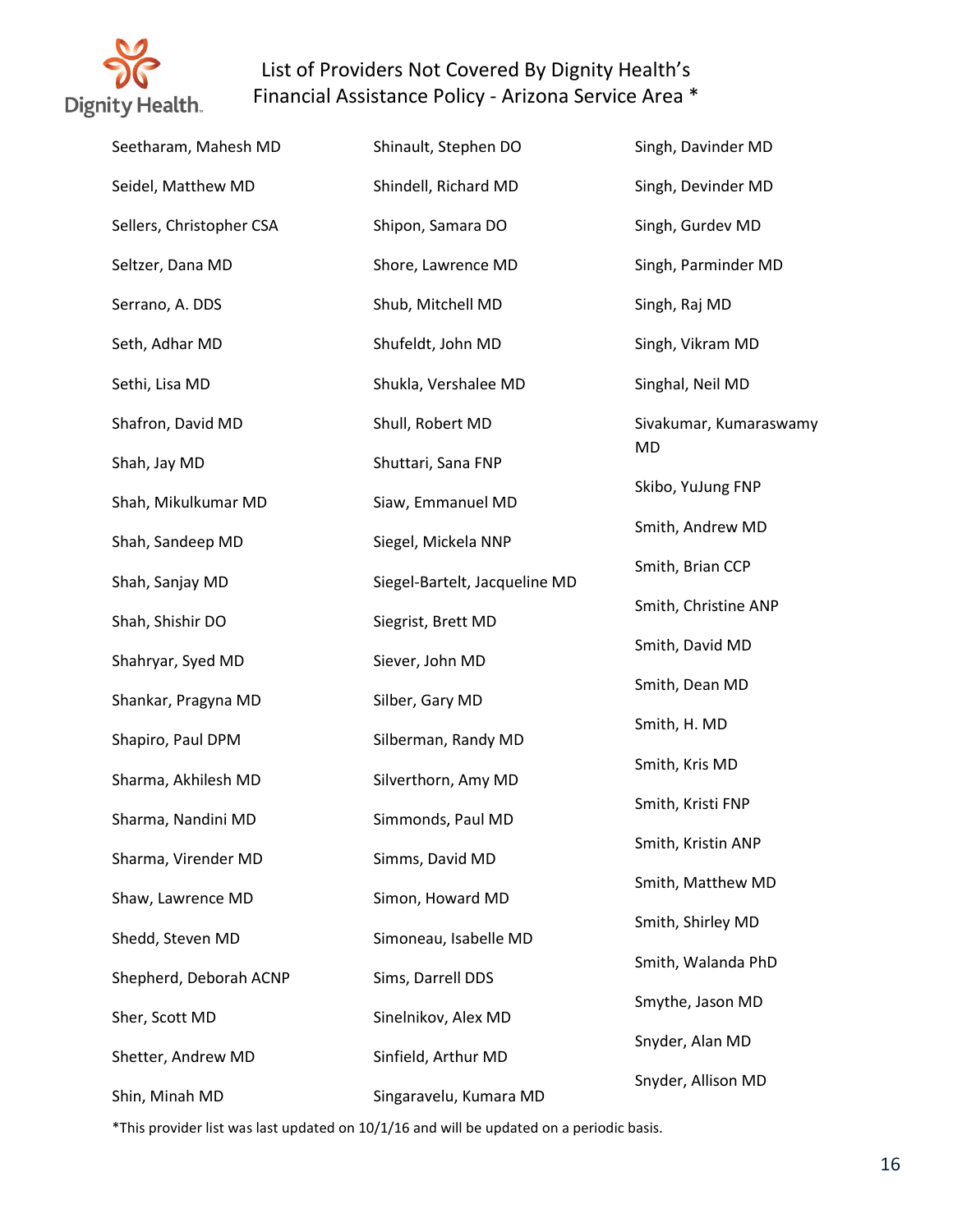

| Snyder, Laura MD           | Stein, Dean MD           | Swanson, Kyle MD       |
|----------------------------|--------------------------|------------------------|
| Sohi, Sajeet MD            | Steinfeldt, Jeffrey MD   | Swarup, Vijendra MD    |
| Soloman, Amy DO            | Stern, Jeffrey MD        | Sweatlock, Jeffrey MD  |
| Soloman, Marc MD           | Stevens, Jeffrey MD      | Syed, Ibrahim MD       |
| Somal, Jatinder MD         | Stevens, William MD      | Syms, Mark MD          |
| Song, Edward MD            | Stokes, Adia MD          | Tan, Ellie CNM         |
| Sorensen, Bethanie PA-C    | Stola, Anita MD          | Tan, Luis MD           |
| Sparks, Ashley PA-C        | Storch, Daniel MD        | Tangri, Rajiv DO       |
| Spayde, Gregory PA-C       | Stratman, Tobin PA-C     | Tarlian, Henry MD      |
| Sperry, Stuart DO          | Stuart, Jeffrey MD       | Tasset, Mark MD        |
| Spetzler, Robert MD        | Suarez, J. MD            | Taylor, Derek PA-C     |
| Spieker, Diane MD          | Suciu, Scott MD          | Tckachenko, Dmitriy MD |
| Spiro, Mark MD             | Sue, Richard MD          | Tehranchi, Babak DO    |
| Sproat, Adam PA-C          | Suedekum, Brandon MD     | Tehranchi, Mani MD     |
| Spruell, Anthony PA-C      | Sugumaran, Manikandan MD | Tendler, Anne MD       |
| Sraow, Dan Inder MD        | Sugumaran, Nicole PA-C   | Terry, David DO        |
| Ssennyamantono, Bonifasiyo | Sugumaran, Rajkumar MD   | Thayer II, Elton MD    |
| MD                         | Suiter, Craig MD         | Thomas, Winston MD     |
| St. Peter, Heather MD      | Suleiman, Michael MD     | Thompson, Nicole FNP   |
| Staggs, Max MD             | Sullivan, Debra PA-C     | Thompson, Sharon MD    |
| Staman, Marc MD            | Sumar, Riyaz MD          | Thompson, William MD   |
| Stamowlaros, Mark CRNA     | Summers, Shawn MD        | Thornburg, Aaron DO    |
| Standerfer, Robert MD      | Superfon, Neil DO        | Tigges, Marilyn PA-C   |
| Stanich, Matthew MD        | Supple, Julie ANP, RNFA  | Tilben, Barbara DO     |
| Steenbarger, John MD       | Svenson, Amy MD          | Tillman, Daniel MD     |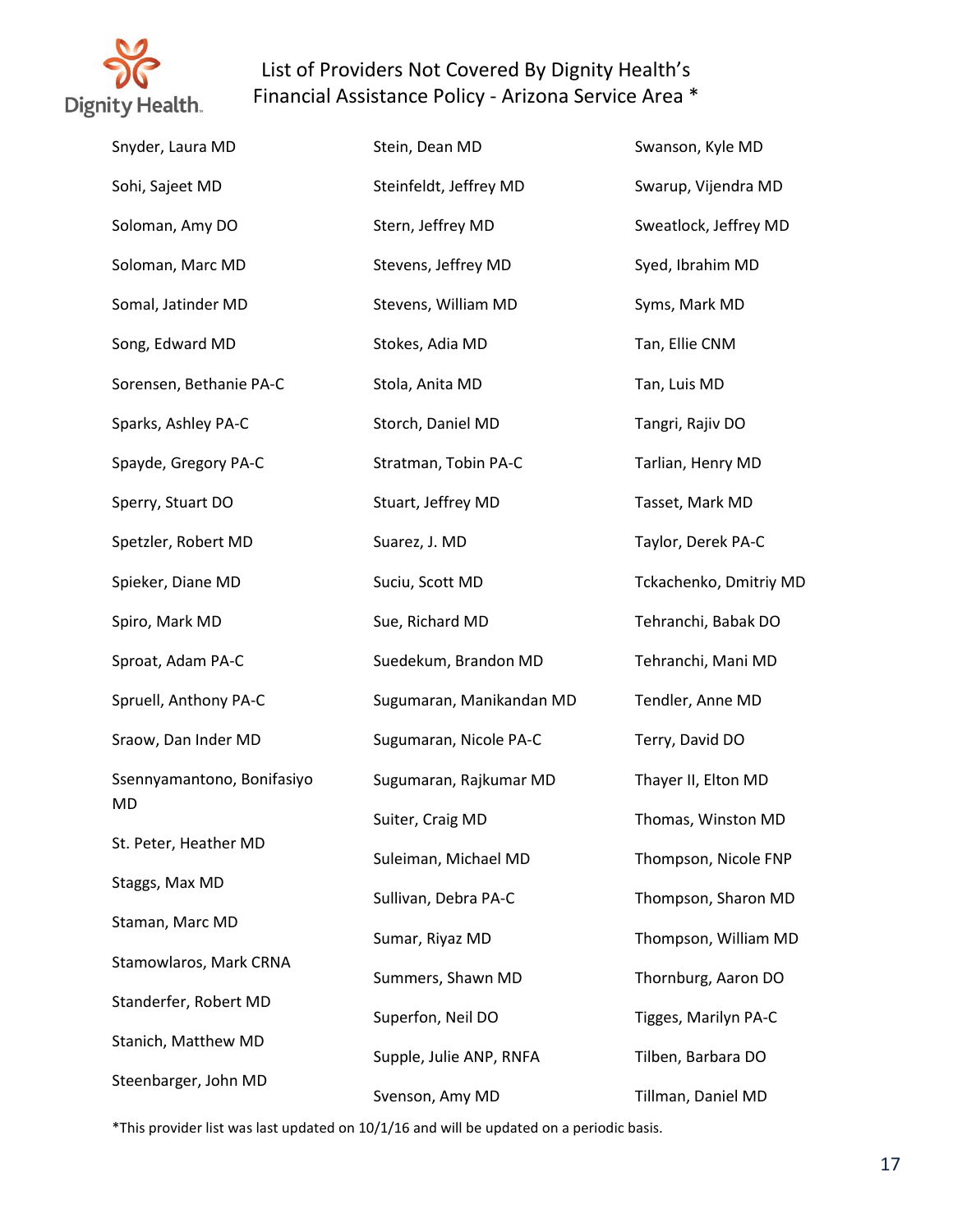

Timmons, Jaci MD Ting, Steven MD Tobin, Joshua MD Tom, Deborah MD Tome, Victor MD Tomeh, Chafeek MD Tomlinson, Marsha MD Torabi, Rozbeh MD Torres, Monica MD Touger, Leslie MD Tran, An MD Trepeta, Richard MD Troester, Matthew DO Tuchin, Douglas MD Tumbleson, Jamie ANP Tumialan, Luis MD Turakhia, Ruchi MD Turner, Jay MD Tuttle, Alan MD Twum-Ampofo, Alex MD Tyree, Tammy ACNP, RNFA Uglietta, John MD Ulm, Lara MD Umphrey, Gregory MD Ungar, Scott DO Van Buren, Jeremy MD Van Dam, David MD Van der Werf, Willem MD Van Leeuwen, Kathleen MD Van Woesik, Edward AGACNP Vance, Lorraine RNFA Vanderhoof, John MD Vanlierop, David MD Vasquez, Andrea FNP Vasudevan, Vinodh MD Vaughn, Jeffrey DO Velangi, Amogh DDS Velez, Daniel MD Verdiner, Ricardo MD Vermeys, Steven MD Vernasco, Deborah MD Vertullo, David MD Viaud, Suzie FNP Vickroy, Kenneth FNP Videla, Felipe MD Villareal, Kara MD Vishteh, A. MD Vittala, Satya MD Vivek, Sandeep MD

Vranic, Mitar DO Vu, Louis MD Vulli, Essi MD Waggoner, Joshua MD Wagner, Lori FNP Wagner, Stacie PA-C Waheed, Umar MD Wahlheim, Paul MD Walker, Russell MD Walker, Tiffany PA-C Wallace, Robert MD Walsh, Molly DO Walter, Florian DO Walters, Janet ANP Walton, Daniel DO Wanebo, John MD Wang, Shouwen MD Warbington, Eileen FNP Warganich, Tibor MD Warmus, Susan CFA Warzynski, Kenneth DO Washington, Edward MD Waters, Karen FNP Wei, Chyi MD Weich, Marion PA-C